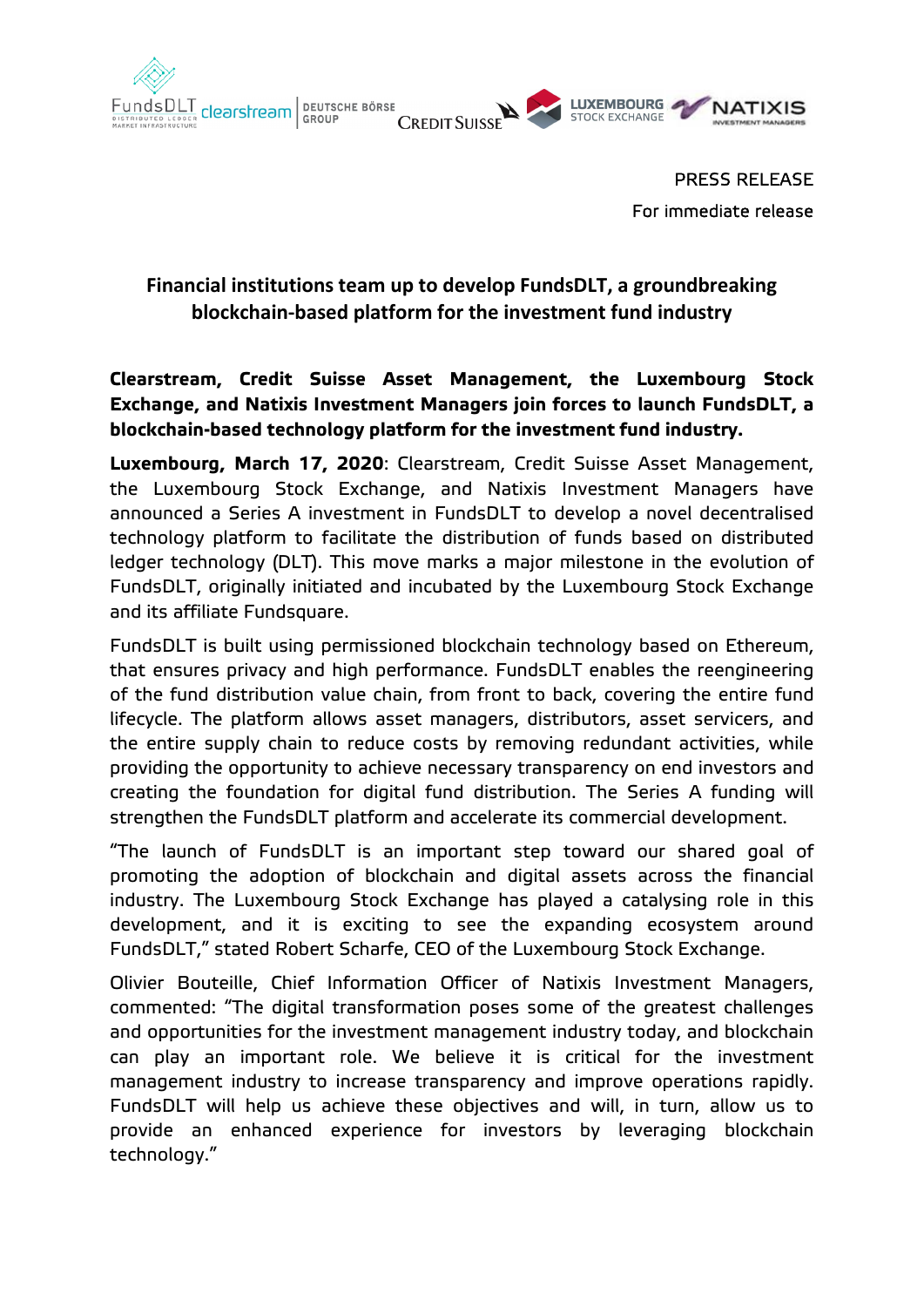





Philippe Seyll, CEO of Clearstream Banking S.A., explained: "FundsDLT is an international initiative that streamlines a number of activities along the fund distribution value chain and has the potential to reduce costs for the benefit of investors across fund and investor domiciles. This investment is a critical step in our digital strategy and will complement and strengthen our current Vestima offering."

Michel Degen, Head of Credit Suisse Asset Management Switzerland and EMEA, said: "We continuously seek to ease the access to our products for clients. As part of our digitalization journey, we consider FundsDLT as a further powerful lever to increase efficiency but also to create new distribution channels, enabling considerable benefits for both clients and asset managers."

Olivier Portenseigne, Managing Director of Fundsquare, added: "This partnership reflects the growing demand in the market for a platform that removes barriers for accessing investment funds. FundsDLT is a project that has the potential to change fund distribution and bring substantial benefits to the entire ecosystem. We look forward to working with our partners on the rollout of this new generation of market infrastructure and invite further fund managers, distributors, and other parties in the asset management industry to join us."

**More about FundsDLT: [www.fundsdlt.net](http://www.fundsdlt.net/)**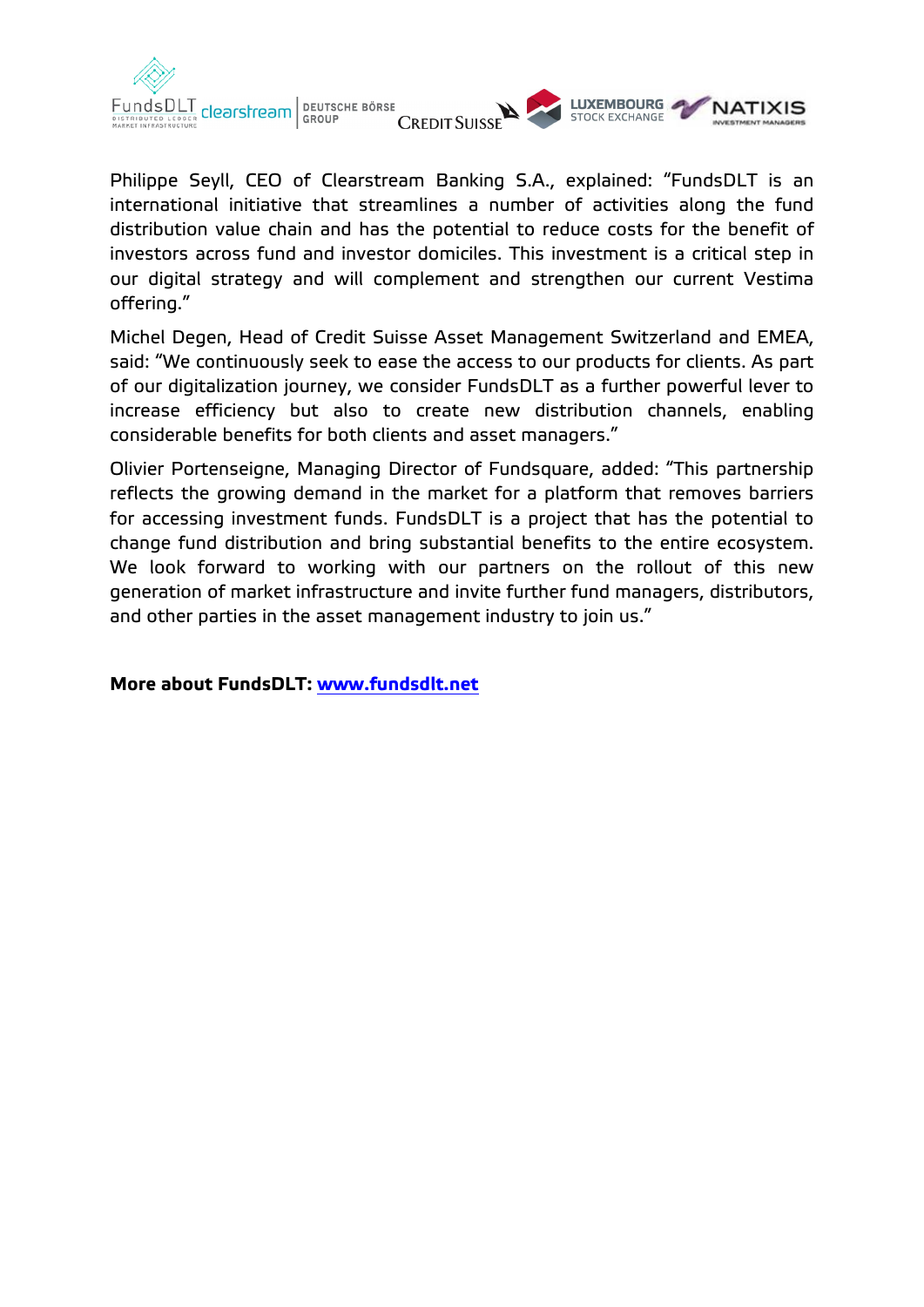





#### About FundsDLT

FundsDLT is being developed to enable asset managers to sell funds through a new distribution channel, while significantly reducing administration costs and the time to process transactions for both asset managers and other asset servicers. FundsDLT will streamline a range of fund administration and order-routing tasks by using blockchain to automate several processes in a secure manner. The model is applicable to a wide range of funds and does not depend on the jurisdiction.

[http://www.fundsdlt.net](http://www.fundsdlt.net/)

#### About Clearstream

As an international central securities depository (ICSD) headquartered in Luxembourg, Clearstream, which is part of Deutsche Börse Group, provides the post-trade infrastructure for the Eurobond market and services for securities from 58 domestic markets worldwide. With around 14 trillion Euros in assets under custody, Clearstream is one of the world's largest settlement and custody firms for domestic and international securities. Alongside its highly automated mutual fund services, Clearstream provides clients with a "one-stop shop" solution for all fund types.

[www.clearstream.com](http://www.clearstream.com/)

### About Credit Suisse Asset Management (Switzerland) Ltd.

Credit Suisse Asset Management (Switzerland) Ltd. belongs to the Asset Management business area of Credit Suisse Group (referred to as "Credit Suisse"). Credit Suisse Asset Management is part of Credit Suisse's International Wealth Management division and manages assets worth over CHF 438 billion worldwide (as at December 31, 2019). Based on the stability and the range of opportunities offered by Credit Suisse's global market presence, the Asset Management area of Credit Suisse offers active and passive solutions for traditional and alternative investments as well as proven product expertise in Switzerland, EMEA, APAC, and America.

<http://www.credit-suisse.com/assetmanagement>

#### About the Luxembourg Stock Exchange

The Luxembourg Stock Exchange (LuxSE) is the gateway to access international investors. With more than 35,000 listed securities, including more than 29,000 bonds, from 3,000 issuers in 100 countries, LuxSE is one of the world's leading exchanges for the listing of international, financial securities and offers a unique and integrated service offering covering listing, trading and information services.

In 2016, LuxSE launched the Luxembourg Green Exchange (LGX) and became the first exchange in the world to operate a platform dedicated entirely to sustainable financial securities. LGX has become a meeting place for impact-conscious issuers and investors, and now has a 50% market share of listed green, social and sustainability bonds worldwide.

LuxSE also operates a specialist subsidiary, Fundsquare, which provides services to support and standardise cross-border distribution of investment funds.

[www.bourse.lu](http://www.bourse.lu/)

#### About Natixis Investment Managers

Natixis Investment Managers serves financial professionals with more insightful ways to construct portfolios. Powered by the expertise of more than 20 specialized investment managers globally, we apply Active Thinking® to deliver proactive solutions that help clients pursue better outcomes in all markets. Natixis Investment Managers ranks among the world's largest asset management firms1 with more than \$1 trillion assets under management2 (€898.2 billion).

Headquartered in Paris and Boston, Natixis Investment Managers is a subsidiary of Natixis. Listed on the Paris Stock Exchange, Natixis is a subsidiary of BPCE, the second-largest banking group in France. Natixis Investment Managers' affiliated investment management firms include AEW; Alliance Entreprendre; AlphaSimplex Group; Darius Capital Partners; DNCA Investments;3 Dorval Asset Management; Flexstone Partners; Gateway Investment Advisers; H2O Asset Management; Harris Associates; Investors Mutual Limited; Loomis, Sayles & Company; Mirova; MV Credit; Naxicap Partners; Ossiam; Ostrum Asset Management; Seeyond; Seventure Partners; Thematics Asset Management; Vauban Infrastructure Partners;4 Vaughan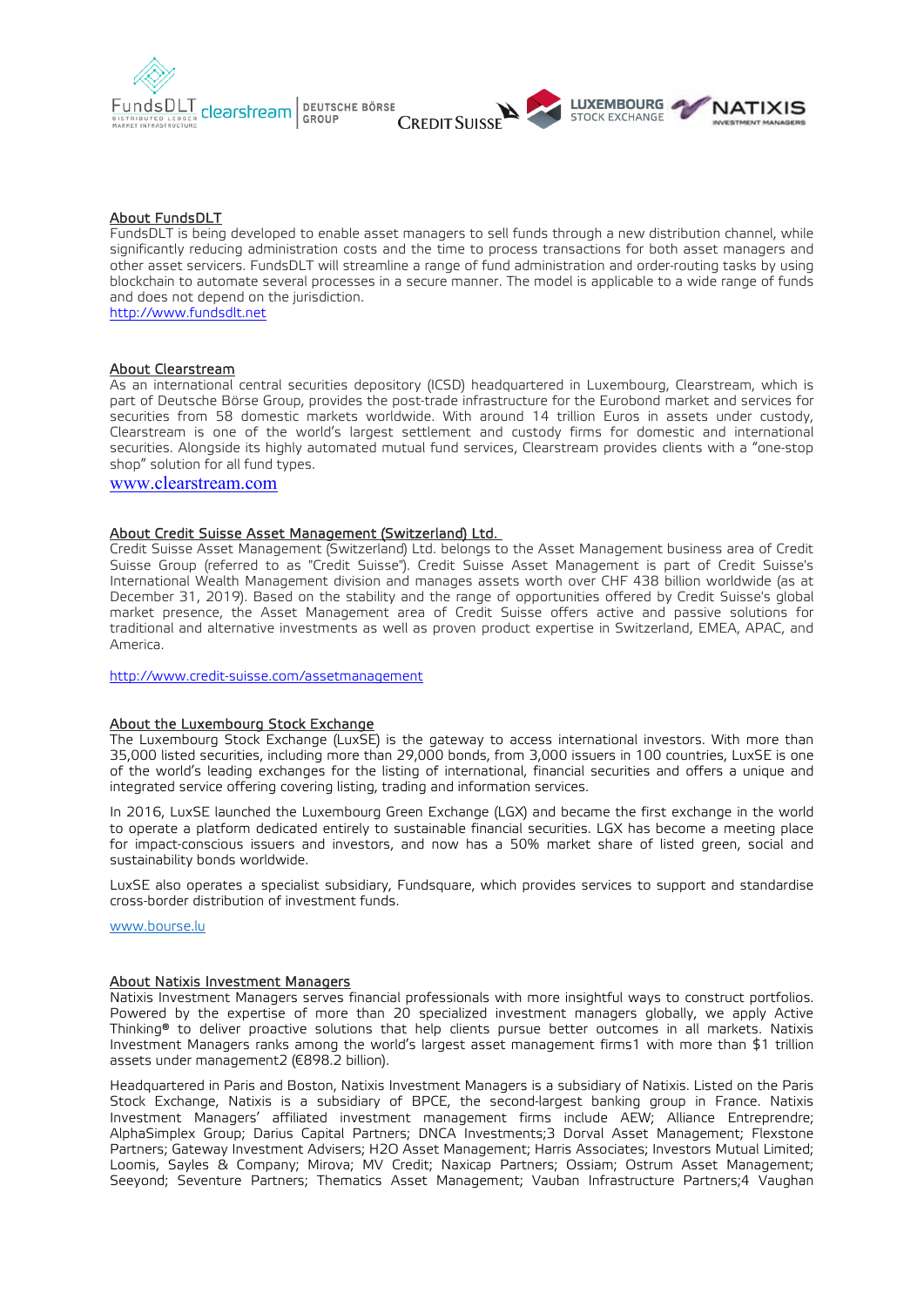





Nelson Investment Management; Vega Investment Managers;5 and WCM Investment Management. Investment solutions are also offered through Natixis Advisors and Dynamic Solutions. Not all offerings available in all jurisdictions. For additional information, please visit Natixis Investment Managers' website at [im.natixis.com](http://www.im.natixis.com/us/home) | LinkedIn: [linkedin.com/company/natixis-investment-managers.](https://www.linkedin.com/company/natixis-investment-managers/)

Natixis Investment Managers' distribution and service groups include Natixis Distribution, L.P., a limited purpose broker-dealer and the distributor of various registered investment companies for which advisory services are provided by affiliated firms of Natixis Investment Managers, and Natixis Investment Managers S.A. (Luxembourg) and its affiliated distribution entities in Europe and Asia.

<sup>1</sup> Cerulli Quantitative Update: Global Markets 2019 ranked Natixis Investment Managers as the 17th largest asset manager in the world based on assets under management as of December 31, 2018.

<sup>2</sup> Net asset value as of June 30, 2019 is \$1.022 billion. Assets under management ("AUM"), as reported, may include notional assets, assets serviced, gross assets, assets of minority-owned affiliated entities and other types of non-regulatory AUM managed or serviced by firms affiliated with Natixis Investment Managers.

<sup>3</sup> A brand of DNCA Finance.

<sup>4</sup> Not yet licensed – currently pending authorization process as a portfolio management company with the French *Autorité des march*é*s financiers* (the "AMF").

<sup>5</sup> A wholly-owned subsidiary of Natixis Wealth Management.